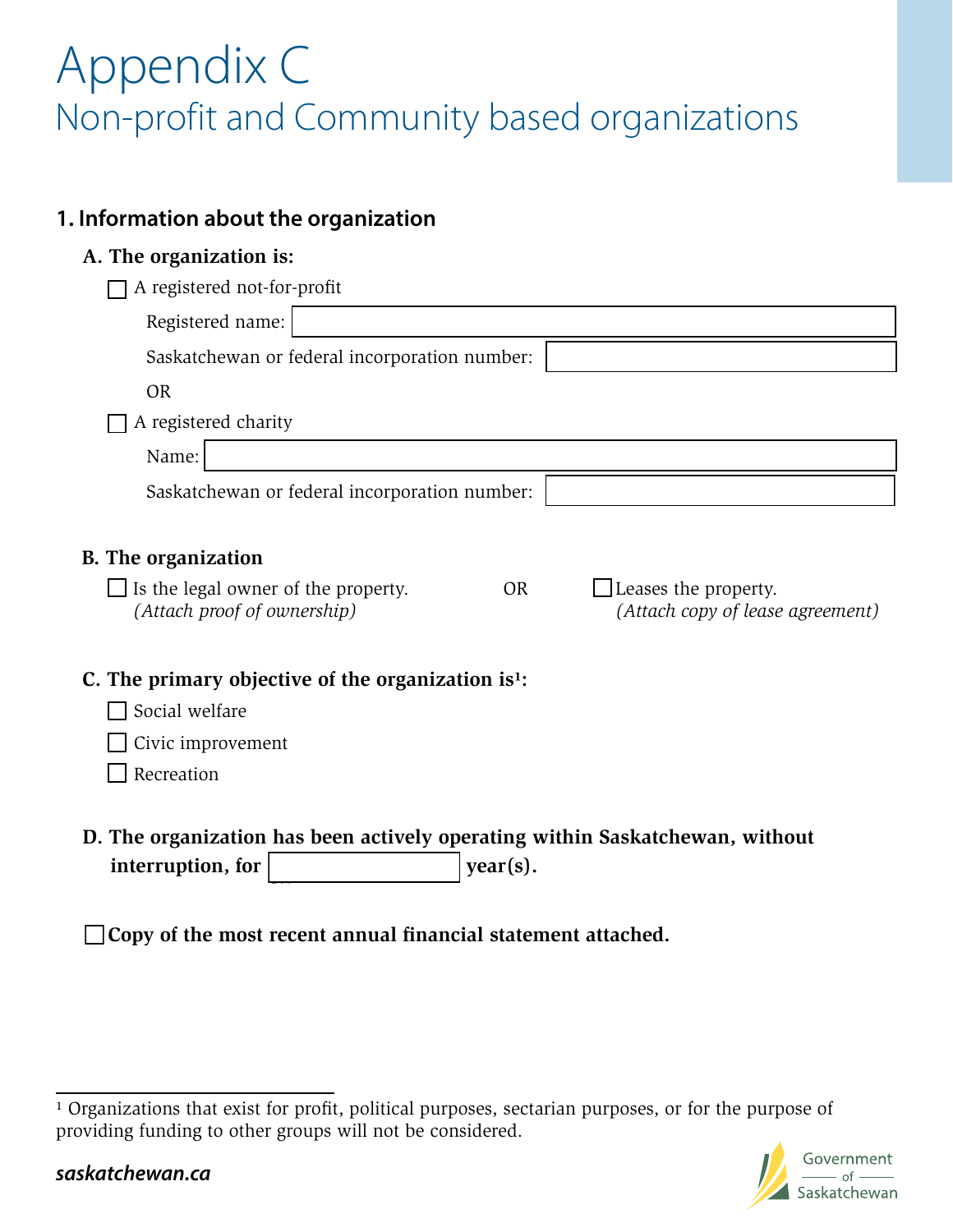# **2. Describe who benefits from the organization's work**

| Identify the demographics of the beneficiaries (select all that apply)            |                                   |                      |  |  |
|-----------------------------------------------------------------------------------|-----------------------------------|----------------------|--|--|
| <b>T</b> Families                                                                 | Individuals                       | <b>First Nations</b> |  |  |
| Métis                                                                             | Newcomer to Canada                | Students             |  |  |
| Seniors $(55+)$                                                                   | Community volunteers              | Other:               |  |  |
| $\Box$ Other:                                                                     | ]Other:                           |                      |  |  |
|                                                                                   |                                   |                      |  |  |
| Where are the beneficiaries located (service area) (select all that apply)        |                                   |                      |  |  |
| $\Box$ School(s)                                                                  | Neighbourhood(s)                  | Within municipality  |  |  |
| $\Box$ Region                                                                     | Municipality and surrounding Area | Province             |  |  |
| $\Box$ Out of province                                                            | Other:                            |                      |  |  |
|                                                                                   |                                   |                      |  |  |
| Identify any of the following characteristics that may apply to the beneficiaries |                                   |                      |  |  |
| (select all that apply)                                                           |                                   |                      |  |  |
| $\Box$ Living in poverty                                                          | Single parents                    |                      |  |  |
| Unemployed/underemployed                                                          | Social/justice system involved    |                      |  |  |
| Vulnerable/at-risk                                                                | Homeless/sub-standard housing     |                      |  |  |
| □ Isolated socially/geographically                                                | Physical disabilities             |                      |  |  |
| $\Box$ Cognitive/intellectual disabilities                                        | Mental illness                    |                      |  |  |
| Chronic health condition                                                          | Physical activity/sports team     |                      |  |  |

| Services provided (select all that apply) |                                         |  |  |
|-------------------------------------------|-----------------------------------------|--|--|
| $\Box$ Learning/training                  | □ Connecting clients to services        |  |  |
| $\Box$ Support group                      | $\Box$ Health care (mental or physical) |  |  |
| $\Box$ Transportation                     | $\Box$ Social support services          |  |  |
| $\Box$ Affordable housing                 | Immigration services                    |  |  |
| $\Box$ Recreation facility/program        | Museum                                  |  |  |
| Arts and culture                          | Other:                                  |  |  |

Non-profit and community organizations <br>
2 2<br>
2<br>
2

□Other:

□ Other: □ Other: □ Other: □ Other: □ Other: □ Other: □ Other: □ Other: □ Other: □ Other: □ Other: □ Other: □ Other: □ Other: □ Other: □ Other: □ Other: □ Other: □ Other: □ Other: □ Other: □ Other: □ Other: □ Other: □ Oth